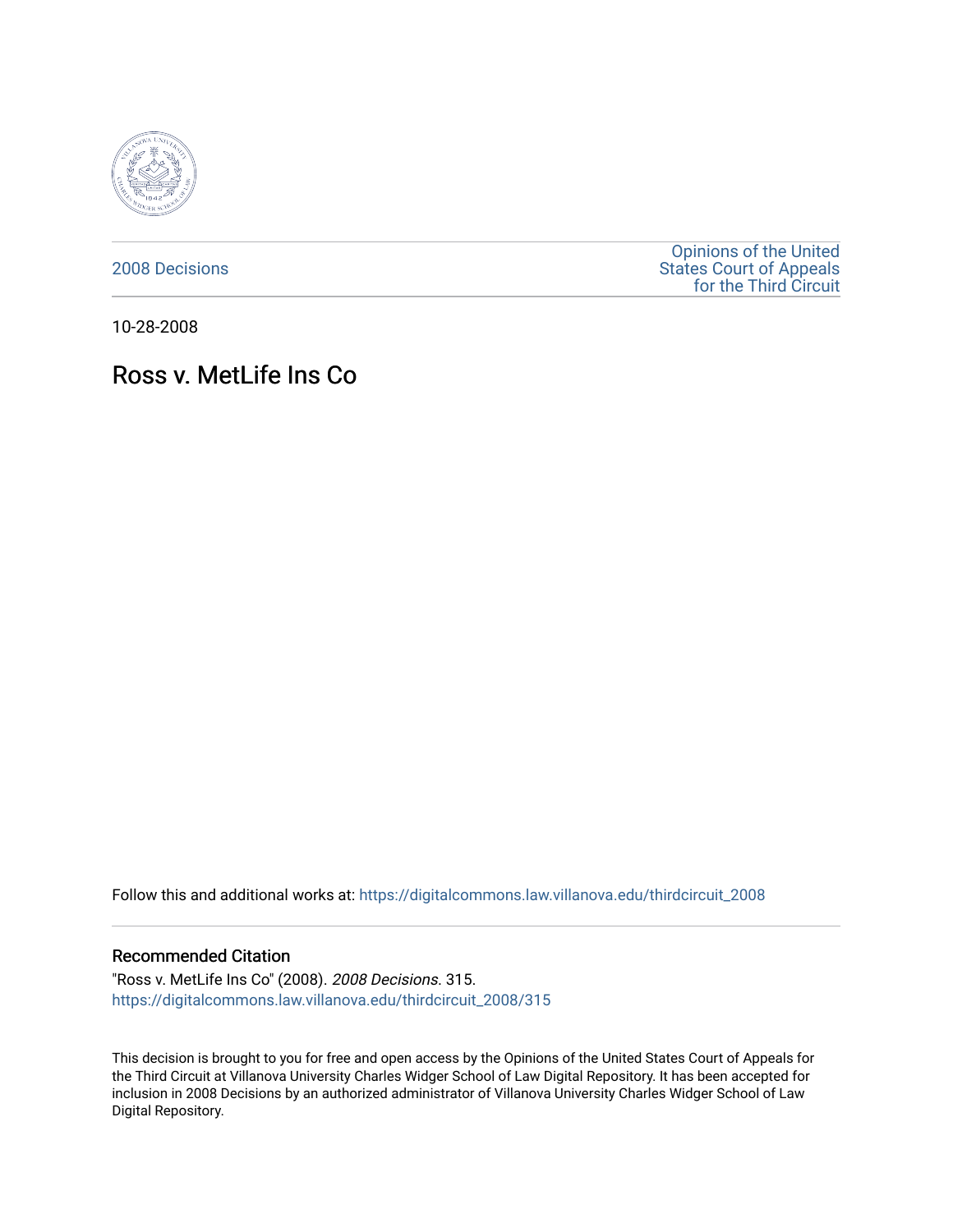## **NOT PRECEDENTIAL**

# UNITED STATES COURT OF APPEALS FOR THE THIRD CIRCUIT

 $\overline{a}$ 

l

No. 07-4651

SAUL ROSS, JEANETTE J. ANDREWS, ARTRALIA B. ANDREWS, Individually and on Behalf of All Others Similarly Situated

v.

METROPOLITAN LIFE INSURANCE COMPANY, a New York corporation

> Jeanette J. Andrews, Artralia B. Andrews,

> > **Appellants**

On Appeal from the United States District Court for the Western District of Pennsylvania (D.C. Civil No. 05-cv-00433) District Judge: Hon. Donetta W. Ambrose

 $\overline{a}$ 

 $\overline{a}$ 

l

Submitted Pursuant to Third Circuit LAR 34.1(a) October 20, 2008

BEFORE: SMITH and COWEN , Circuit Judges and THOMPSON\*, District Judge

<sup>\*</sup>Honorable Anne E. Thompson, Senior United States District Judge for the District of New Jersey, sitting by designation.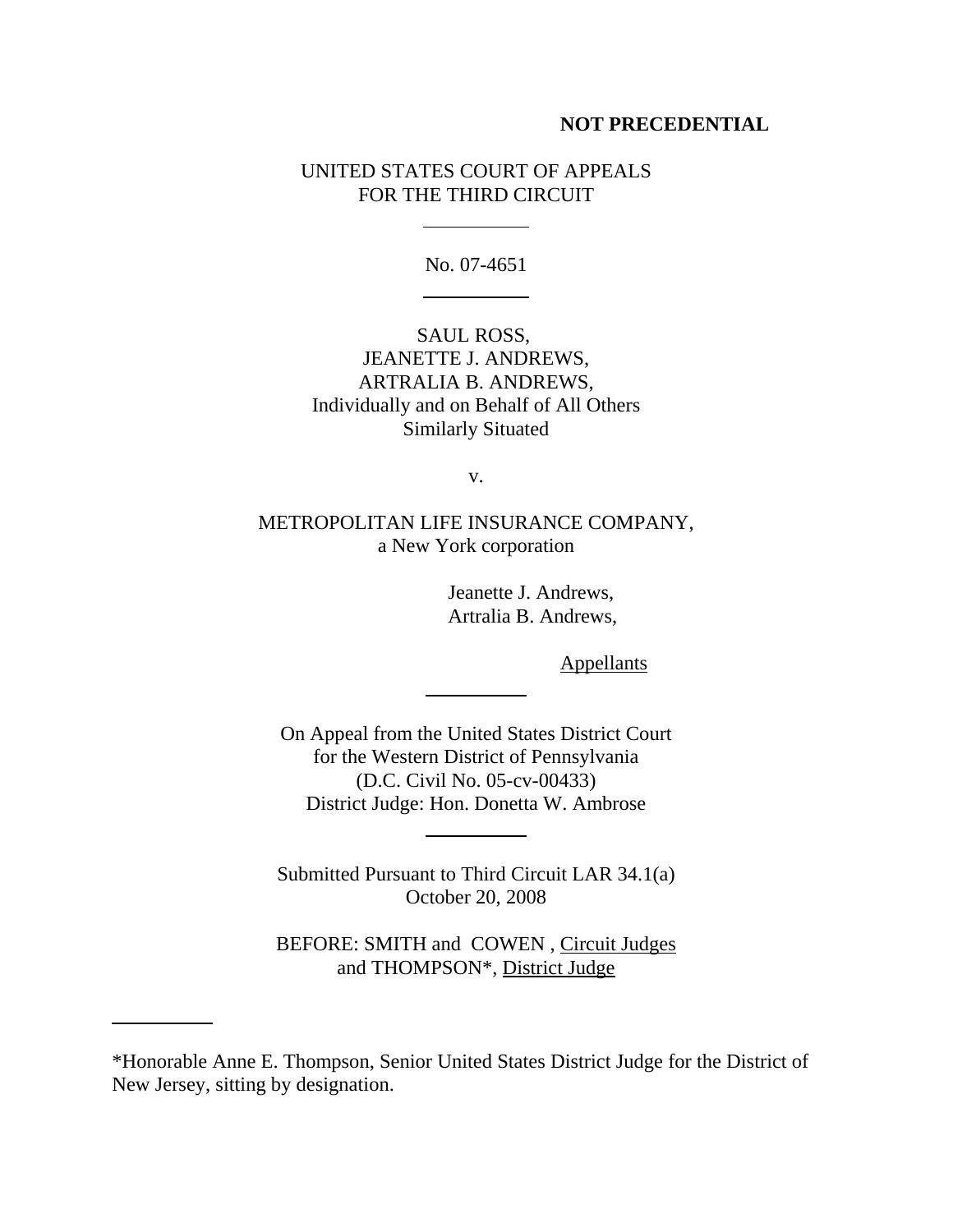(Filed: October 28, 2008)

 $\overline{a}$ 

 $\overline{a}$ 

### OPINION

COWEN, Circuit Judge.

Appellants Jeanette J. Andrews and Artralia B. Andrews appeal from the order of the United States District Court for the Western District of Pennsylvania granting the motion for summary judgment filed by Appellee Metropolitan Life Insurance Company ("MetLife"). We will affirm.

I.

Appellants purchased from MetLife whole life insurance policies for their children and grandchildren. The children were thirteen, eight, three, and half a year old at the time the respective policies were issued. Prior to the purchases, the MetLife representative completed standard-form applications for each policy. These forms are not unique to juveniles, and one of the questions inquired about the proposed insured's tobacco use. Although she did not ask the Appellants themselves about tobacco use, the representative simply checked "never" for the answer to this question. It appears, however, that MetLife actually uses an aggregate or "blend" of smoker and non-smoker mortality rates to calculate premiums for all juvenile insureds, regardless of whether or not the specific juvenile smokes. Appellants signed the respective applications. By signing the applications, Appellants specifically agreed that "[m]y statements are the

2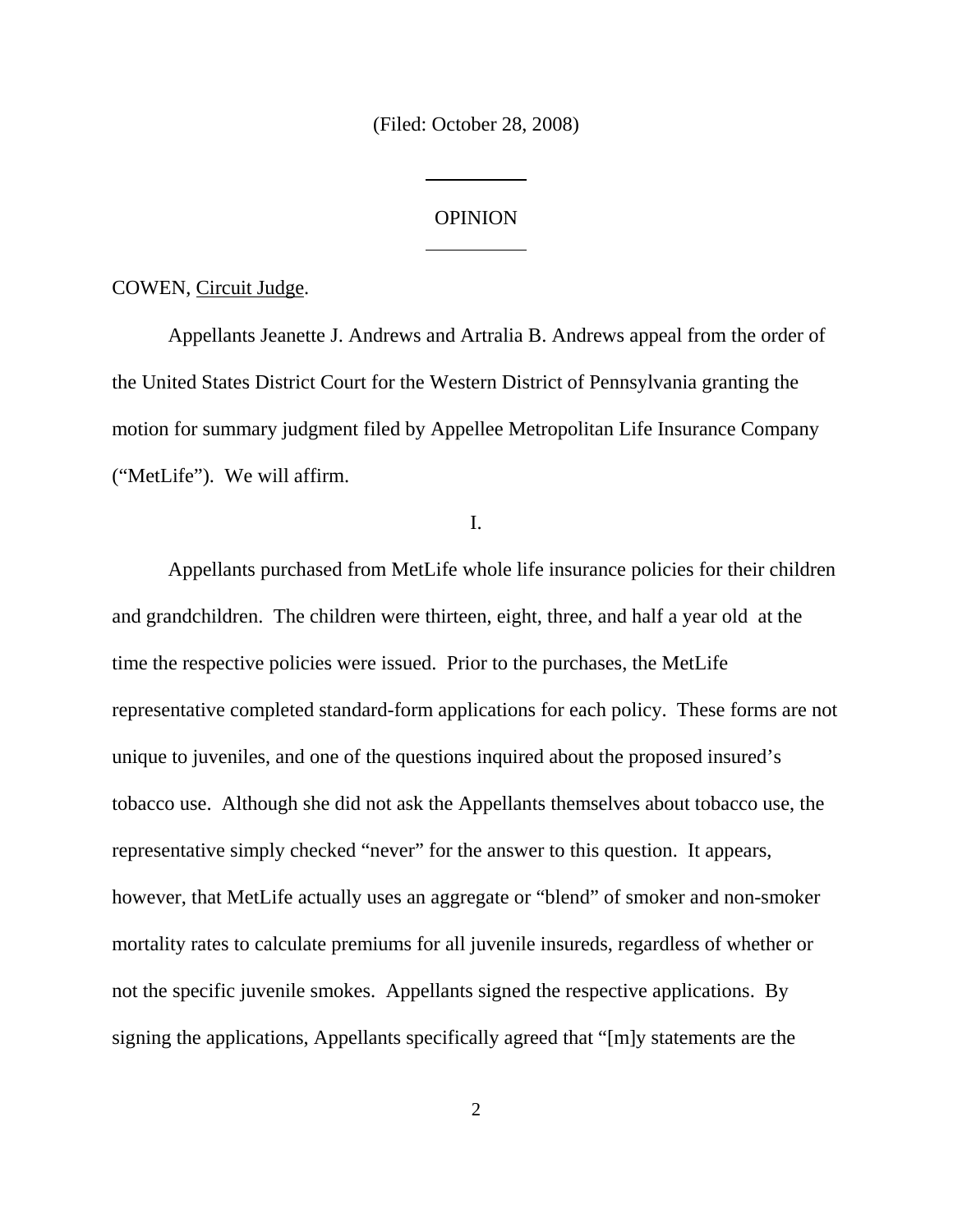basis of any policy issued." (See, e.g., JA104.)

The representative also provided Appellants with various policy illustrations. The illustrations listed premium amounts and indicated a "Standard Nonsmoker" risk class for the proposed insureds. (See, e.g., JA245.) They further stated that, "[i]f you apply for this policy and the actual age, sex or risk class as shown in the policy (if issued) are different, your MetLife representative will provide you with a revised illustration and can explain any differences to you." (See, e.g., id.) Appellants additionally received a copy of MetLife's Consumer Privacy Notice, informing them that "[w]e will tell you if we cannot give you the coverage you asked for or if we can only provide it on a modified basis." (JA895.)

MetLife then issued the juvenile life insurance policies. The policies stated that "[t]his policy includes any rider and, with the application attached when the policy is issued, makes up the entire contract." (See, e.g., JA91.) Likewise, application statements were deemed to be "representations and not warranties." (See, e.g., id.) The policies in turn set forth the premium amounts due each month, which matched the figures earlier provided in the illustrations. Under the "POLICY SPECIFICATIONS" section of the policies, the respective juveniles were listed as "POLICY CLASSIFICATION . . . . STANDARD." (See, e.g., JA84.)

Appellants did not return the issued policies within the 10-day "free look" period. The policies therefore went into effect, and Appellants paid the specified premiums. But they eventually filed, together with another plaintiff named Saul Ross, a putative class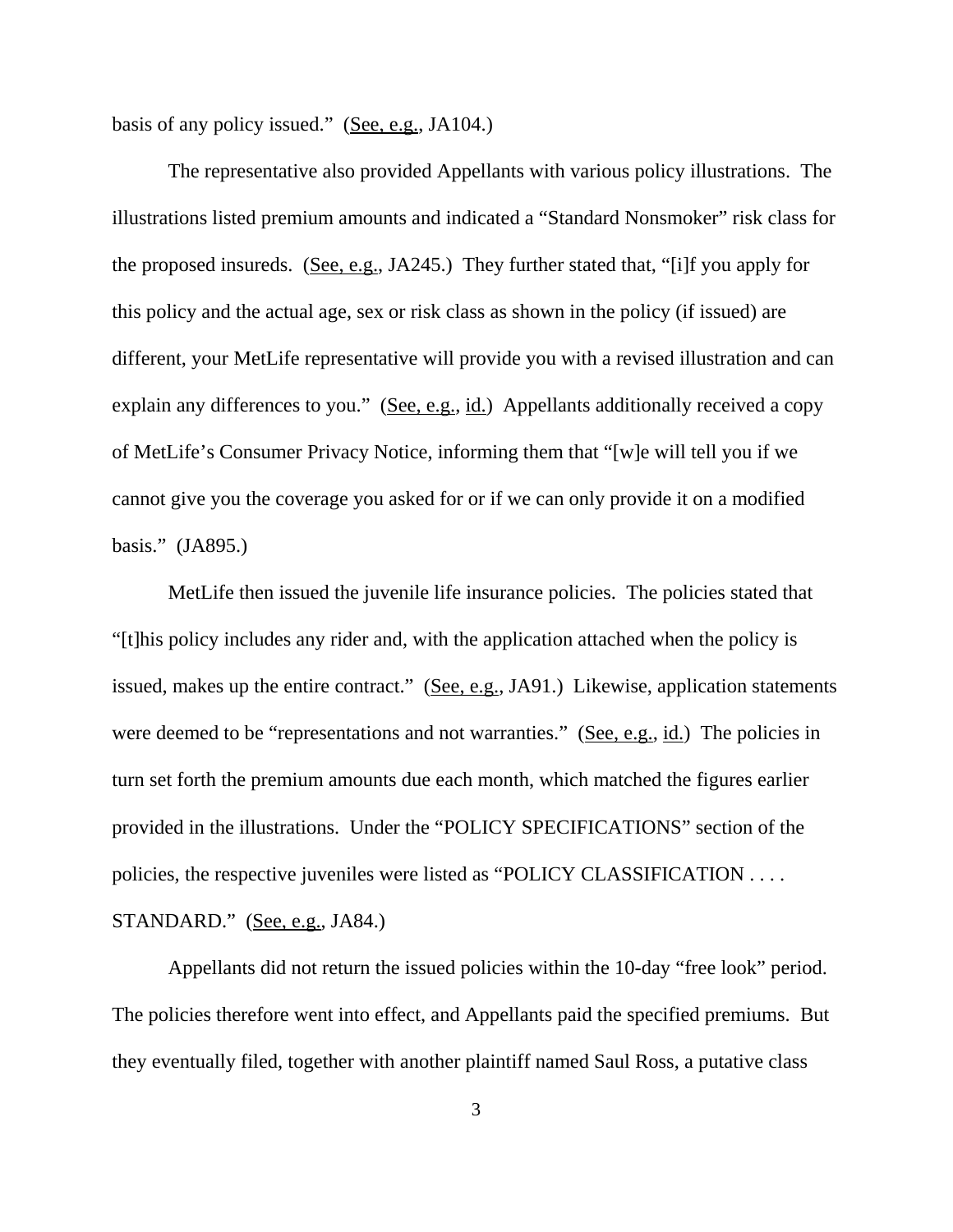action in the District Court, alleging that MetLife improperly treated the insurance policies as "smoker-based" in its premium rate calculations even though the applications themselves showed that the juveniles did not use any tobacco products. The Complaint asserted four causes of action: (1) breach of contract; (2) breach of fiduciary duty; (3) constructive fraud; and (4) unjust enrichment and imposition of a constructive trust.

The District Court subsequently dismissed Ross's claims in their entirety pursuant to a prior release and settlement agreement, and Ross is not a party to the current appeal. The District Court also dismissed Appellants' fiduciary duty claim, but it permitted their remaining claims to go forward. Following discovery, MetLife and Appellants filed cross-motions for summary judgment, and Appellants also moved for class certification. The District Court ultimately granted MetLife's summary judgment motion as to the breach of contract claim, denied Appellants' motion for summary judgment, and denied as moot their motion for class certification. Appellants then voluntarily dismissed their remaining claims for constructive fraud and unjust enrichment, and filed a timely notice of appeal.

#### II.

Appellants' individual claim for breach of contract constitutes the only theory of liability at issue in this current appeal.<sup>1</sup> The parties appear to agree that the District Court

<sup>&</sup>lt;sup>1</sup> The District Court possessed jurisdiction over this diversity matter pursuant to 28 U.S.C. § 1332, and we in turn have appellate jurisdiction under 28 U.S.C. § 1291. We exercise plenary review over the District Court's summary judgment ruling and apply the same legal standard that the District Court should apply. See, e.g., Curley v. Klem, 298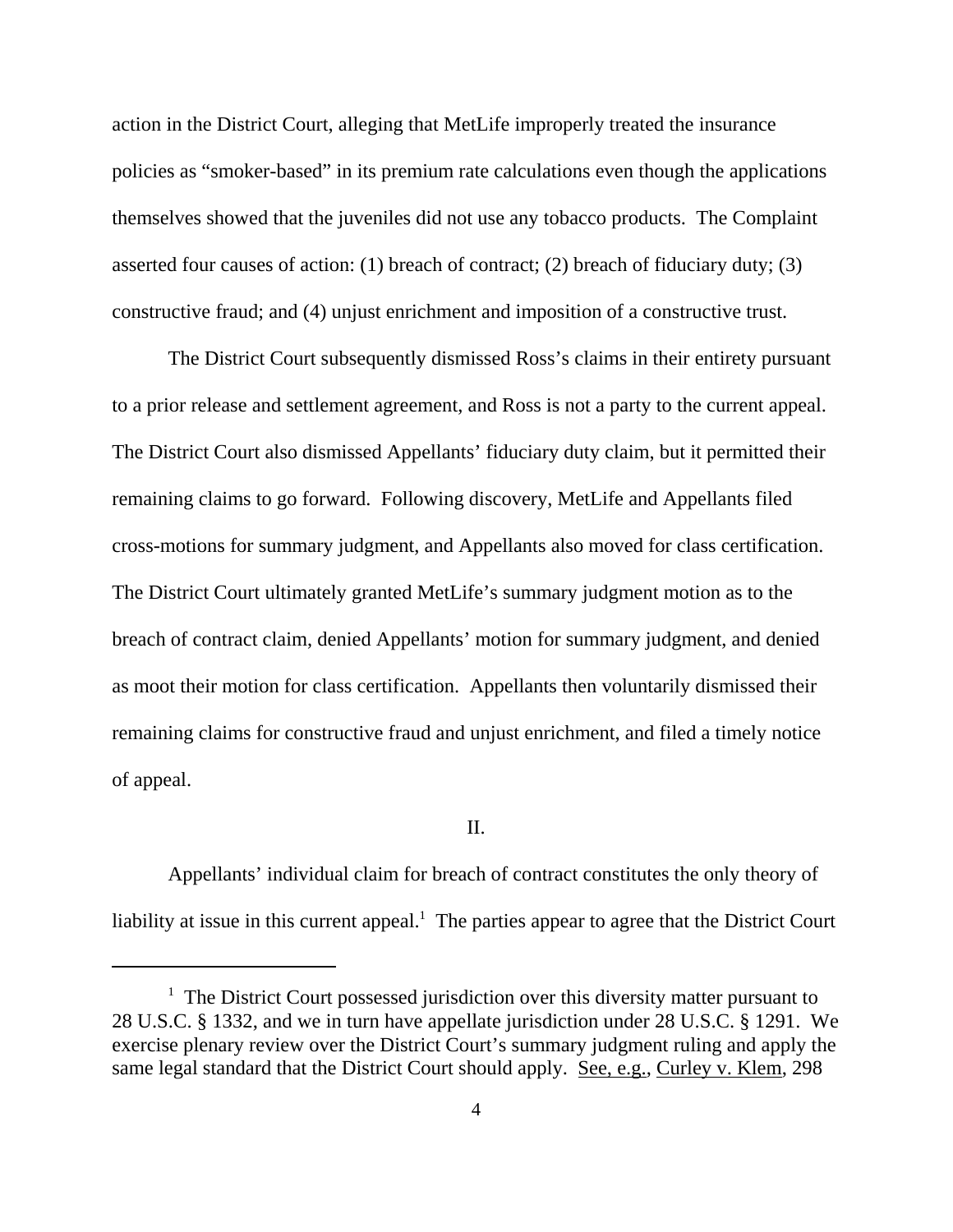was correct to apply Georgia law in this case. They also generally concur as to the actual rules of Georgia law applicable to insurance contracts. As the District Court noted, when the language of the insurance contract itself is clear and unambiguous, construction of the contract is unnecessary. Instead, the clear and unambiguous terms of an insurance policy "require no construction, and the plain meaning of such terms must be given full effect, regardless of whether they might be beneficial to the insurer or detrimental to the insured." Tripp v. All State Ins. Co., 584 S.E.2d 692, 694 (Ga. Ct. App. 2003) (quotation omitted). Accordingly, the District Court first considered whether an ambiguity existed in the written insurance contracts. Contractual language is unambiguous if it is capable of only one reasonable interpretation. See, e.g., Toy Wright Ventures, LLC v. Radlo Foods, LLC, 635 S.E.2d 862, 862-63 (Ga. Ct. App. 2006). The language should be given "its ordinary meaning or common signification as defined by dictionaries, because they supply the plain, ordinary, and popular sense unless the words are terms of art." W. Pac. Mut. Ins. Co. v. Davies, 601 S.E.2d 363, 367 (Ga. Ct. App. 2004) (citations omitted).

Purporting to apply these legal principles, the District Court agreed with MetLife that the unambiguous language of the policies did not require the insurer to offer a "nonsmoking policy." In the process, the District Court considered and rejected Appellants' theory that MetLife committed a breach by charging them premiums at a higher "smoker-

F.3d 271, 276 (3d Cir. 2002). We therefore may affirm an order granting summary judgment if it appears that there is no genuine issue of material fact and that the moving party is entitled to judgment as a matter of law. See, e.g., id.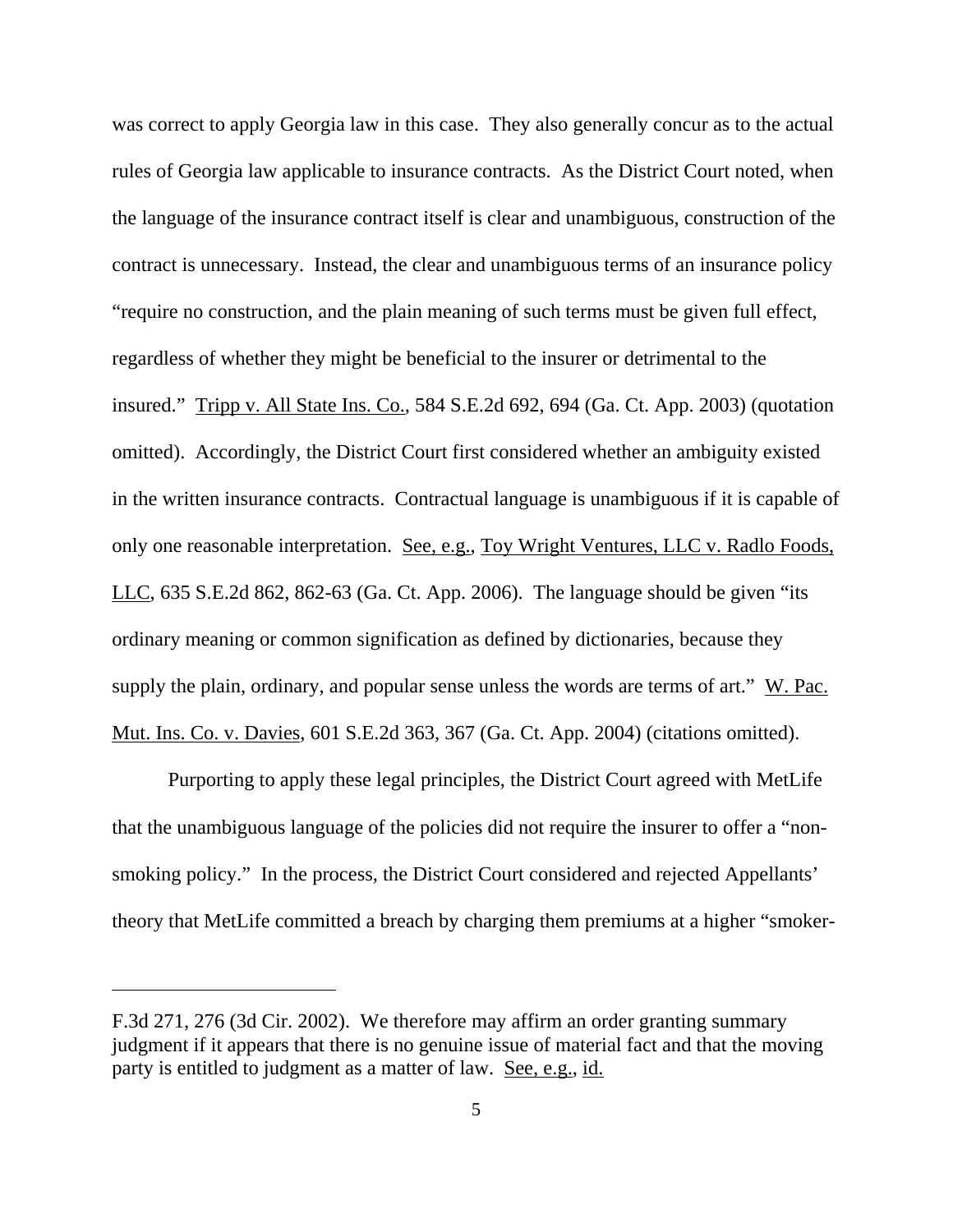based" rate. It also refused to find that the contractual language was at least ambiguous with respect to the calculation of the premium rates. On appeal, Appellants argue at some length that the District Court's contractual ruling was erroneous. Nevertheless, after reviewing the District Court's thorough opinion, the parties' various contentions, and the record on appeal, we conclude that the District Court properly granted summary judgment in favor of MetLife as to this breach of contract cause of action.

As the District Court noted, "Plaintiffs repeatedly assert that Defendant charged them a 'higher rate,' but do not assert that the rates due and agreed upon are anything other than those clearly stated in the policy." (JA13.) On the contrary, it appears that MetLife promised to provide life insurance coverage in exchange for disclosed premium payments, and fully honored its part of the bargain.

In an effort to show that the contractual language was at least ambiguous with respect to the smoking/non-smoking issue, Appellants have relied heavily on the negative answers to the application question regarding tobacco use. The applications were made a part of the eventual insurance contracts, and Appellants also agreed that "[m]y statements are the basis of any policy issued." (See, e.g., JA104.) But, as the District Court noted, it was *Appellants themselves* who agreed to be bound by their own application statements. Neither the applications nor the policies expressly required *MetLife* to use such statements in any particular way with respect to the calculation of premium rates. Contrary to Appellants' characterizations, the District Court's approach does not render the application language and the answers regarding tobacco use superfluous or meaningless.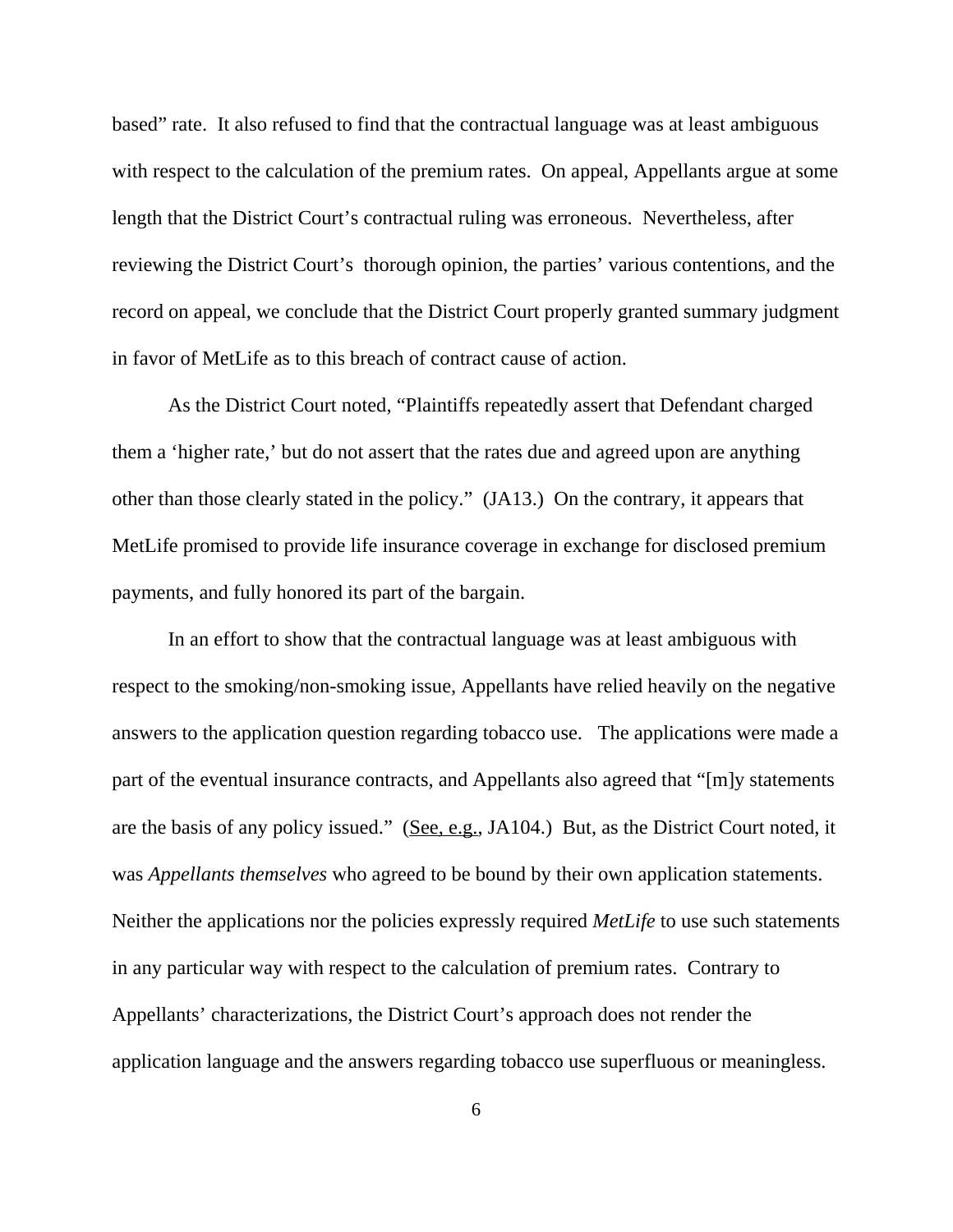In fact, it appears that the applications ultimately allowed Appellants to obtain life insurance for their children and grandchildren. Finally, Appellants still "have not pointed to any [case law] finding that the pertinent language can reasonably be read to obligate an insurer, without express agreement, to give a particular weight or effect to each such statement in its rate calculation method." (JA14.)

Likewise, the District Court properly rejected Appellants' reading of the word "Standard" in the policies themselves. Relying on WordPerfect's dictionary, it found the term to mean "'of no special quality.'" (JA15.) While Appellants take issue with the use of a wordprocessor dictionary and the definition offered, MetLife points out that the online version of The American Heritage Dictionary likewise defines the term as "'usual, common, or customary.'" (Appellee's Br. at 38.) According to Appellants, "the common fact that the 'usual' juvenile is a 'non-smoker' combined with the 'non-smoking' basis stated in Plaintiffs' policies would lead an average lay insured to only one reasonable conclusion: that their policies and premiums are non-smoking." (Appellant's Reply Br. at 18.) However, it appears clear that Appellants' efforts to add terms to the parties' agreements or to create ambiguity are ultimately without merit. The "Policy Classification . . . . Standard" language, far from "suggest[ing] to Plaintiffs a child without health concerns," merely indicated that the children and grandchildren received the customary policy classification for juveniles. (JA15.)

Appellants also turn to the policy illustrations provided by the representative, as well as the Consumer Privacy Notice. The policy illustrations did identify the risk class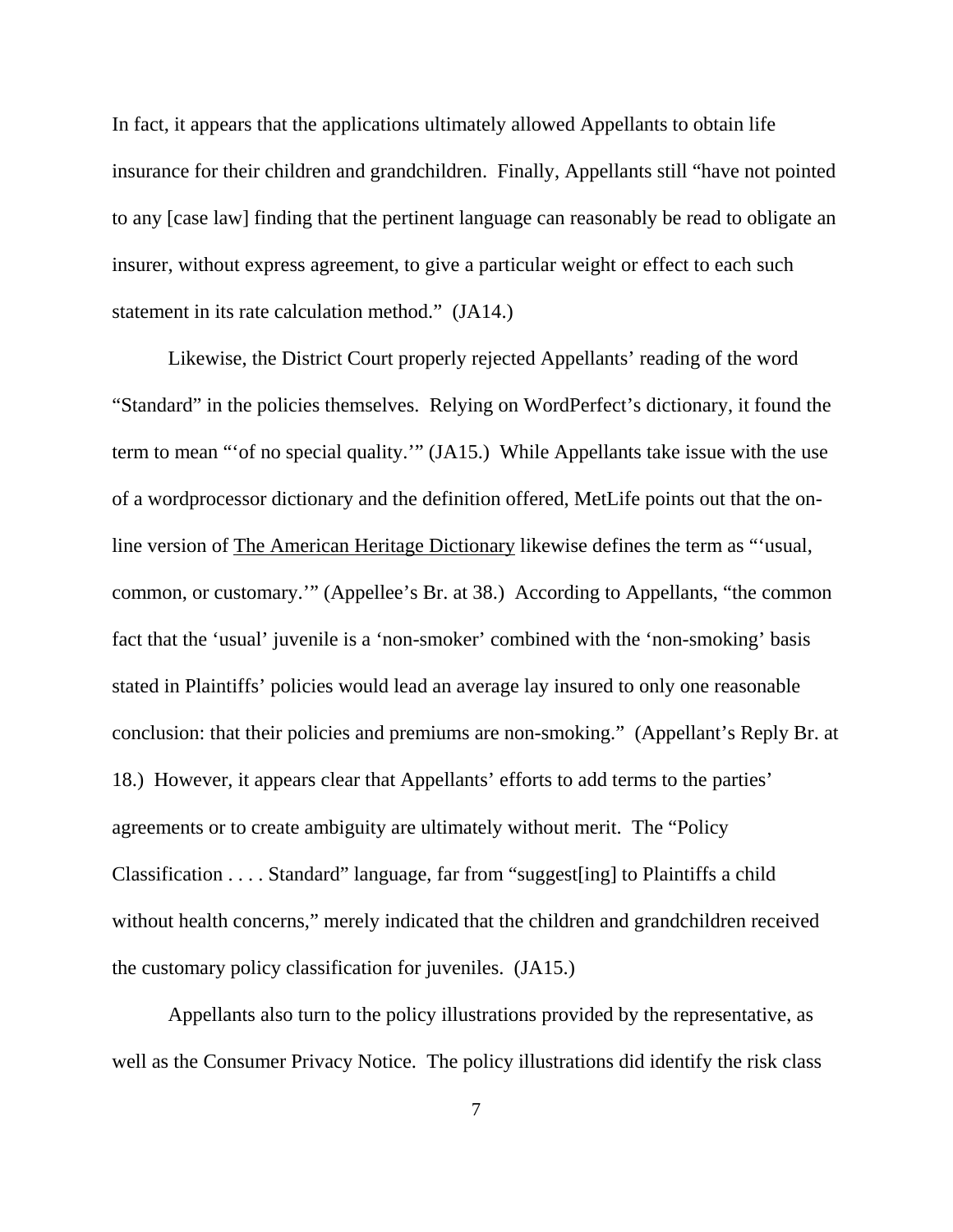as "Standard Nonsmoker." (See, e.g., JA245.) The District Court, however, correctly found that the illustrations "remain nothing more than parol evidence," which were "'not admissible to create an ambiguity where none exists.'" (JA17 (quoting Perrett v. Dollard, 338 S.E.2d 56, 57 (Ga. Ct. App. 1985))). Furthermore, the premiums ultimately charged by MetLife were consistent with the premium figures included in the illustrations. On the other hand, Appellants argue that MetLife failed to meet its alleged obligation under the Consumer Privacy Notice to inform them if it could not provide the coverage requested or could only provide such coverage on a modified basis. Even assuming that the Consumer Privacy Notice was actually incorporated into the contracts between the parties, we conclude there was never any modification requiring notification. We accordingly reject the notion that MetLife was contractually obligated to provide information to Appellants of its specific rate calculation method, at least without a prior request to do so.<sup>2</sup>

In the end, the breach of contract claim has presented no genuine issue of material fact, and MetLife is clearly entitled to judgment under Georgia law. The District Court's ruling was, in turn, supported by other district court decisions rejecting similar claims with respect to juvenile life insurance policies. See, e.g., Alleman v. State Farm Life Ins. Co., 508 F. Supp. 2d 452, 453-59 (W.D. Pa. 2007); Thompson v. Am. Gen. Life & Accident Ins. Co., 448 F. Supp. 2d 885, 886-89 (M.D. Tenn. 2006). We therefore

<sup>&</sup>lt;sup>2</sup> Appellants appear to argue that MetLife violated a Georgia statutory provision regarding the disclosure of premiums and "conditions of insurance." We, however, do not address this statutory argument because it was not raised by Appellants in their initial appellate brief. See, e.g., Kost v. Kozakiewicz, 1 F.3d 176, 182 & n.3 (3d Cir. 1993).